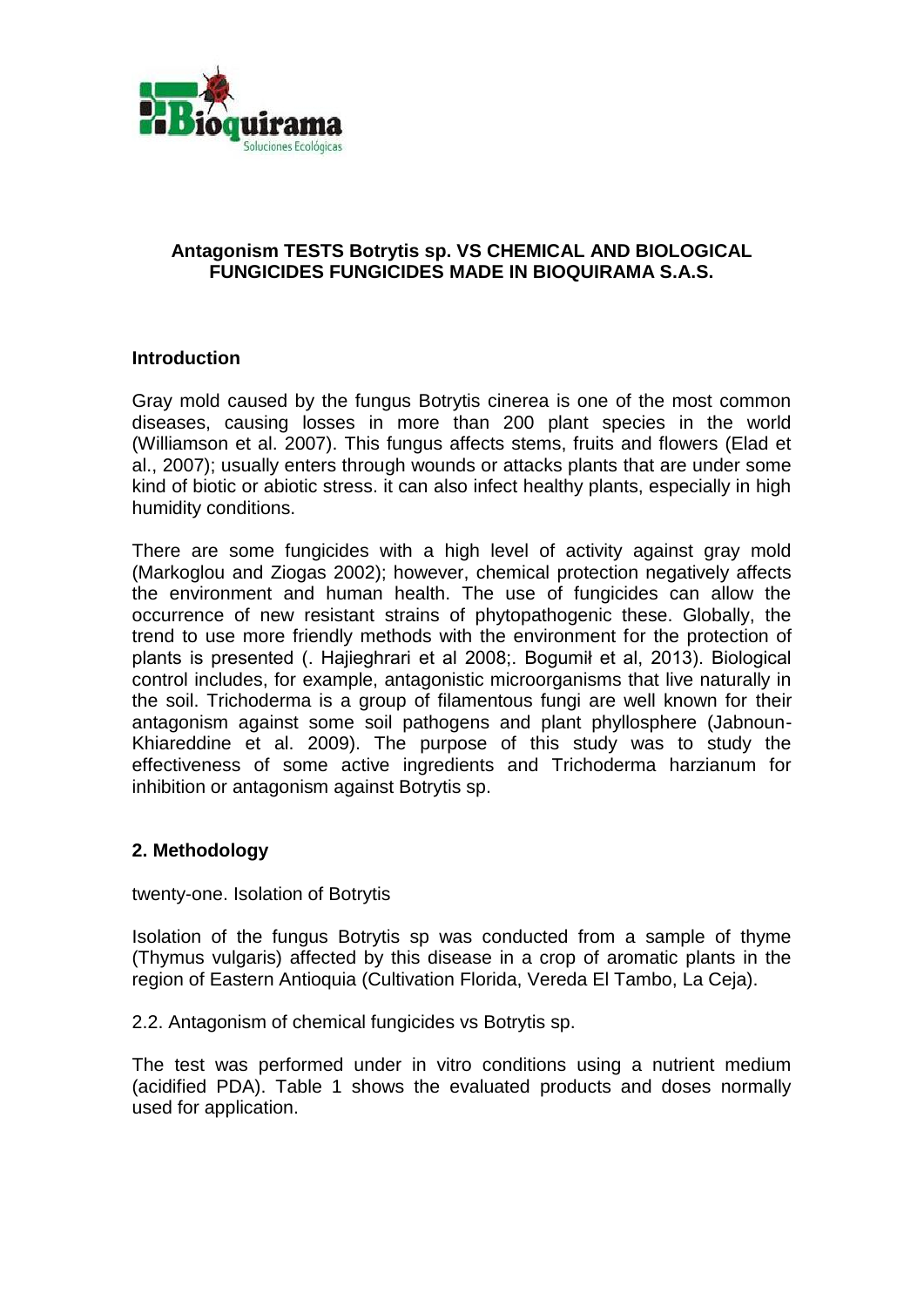

Table 1. Active ingredients of chemicals and dose evaluated for antagonism with Botrytis sp.

| <b>Active ingredient</b> | Dose x Liter    |
|--------------------------|-----------------|
| Kasugamicina             | $0,5$ cc        |
| Azoxystrobin             | $0,6$ cc        |
| <b>Carbendazim</b>       | 1 <sub>cc</sub> |
| <b>Chlorotalonil</b>     | $1,5$ cc        |
| <b>Benomil</b>           | 1 <sub>cc</sub> |

The culture medium (PDA) was dispensed in Petri dishes and in the center of these sowing isolated pathogen (Botryitis sp) it was performed. The preparation of chemical fungicides was carried out by diluting the product in one liter of water according to the concentrations of Table 1. Then, a disk filter paper was taken and immersed in the mixture and placed around the middle where was planted the Botrytis sp.

The samples were incubated at a temperature of 20  $\degree$  C  $\pm$  2  $\degree$  C for 48 hours to determine the growth of phytopathogenic fungicidal agent against. For ten repetitions tests were used per treatment.

2. 3. Antagonism BIOHAR (Trichodrema harzianum) vs Botrytis sp.

Using the same strain of Botrytis sp, antagonism test was developed with the commercial product BIOHAR (Trichoderma harzianum) in doses of 1 cc / liter. At each end of the culture medium (PDA) Botrytis sp and the fungus T. harzianum was seeded. These were incubated for 72 hr at 20  $\degree$  C  $\pm$  2  $\degree$  C.

- 3. Results
- 3. Antagonism of chemical fungicides vs Botrytis sp.

According to the results presented in Figure 1, it is observed that the active ingredients corresponding to carbendazim, kazugamicina, azoxystrobin and benomyl (in the doses tested) did not inhibit fungal growth and evidence complete colonization of the medium including the filter paper impregnated with the fungicide. In the case of chorotalonil fungal growth inhibition it was observed.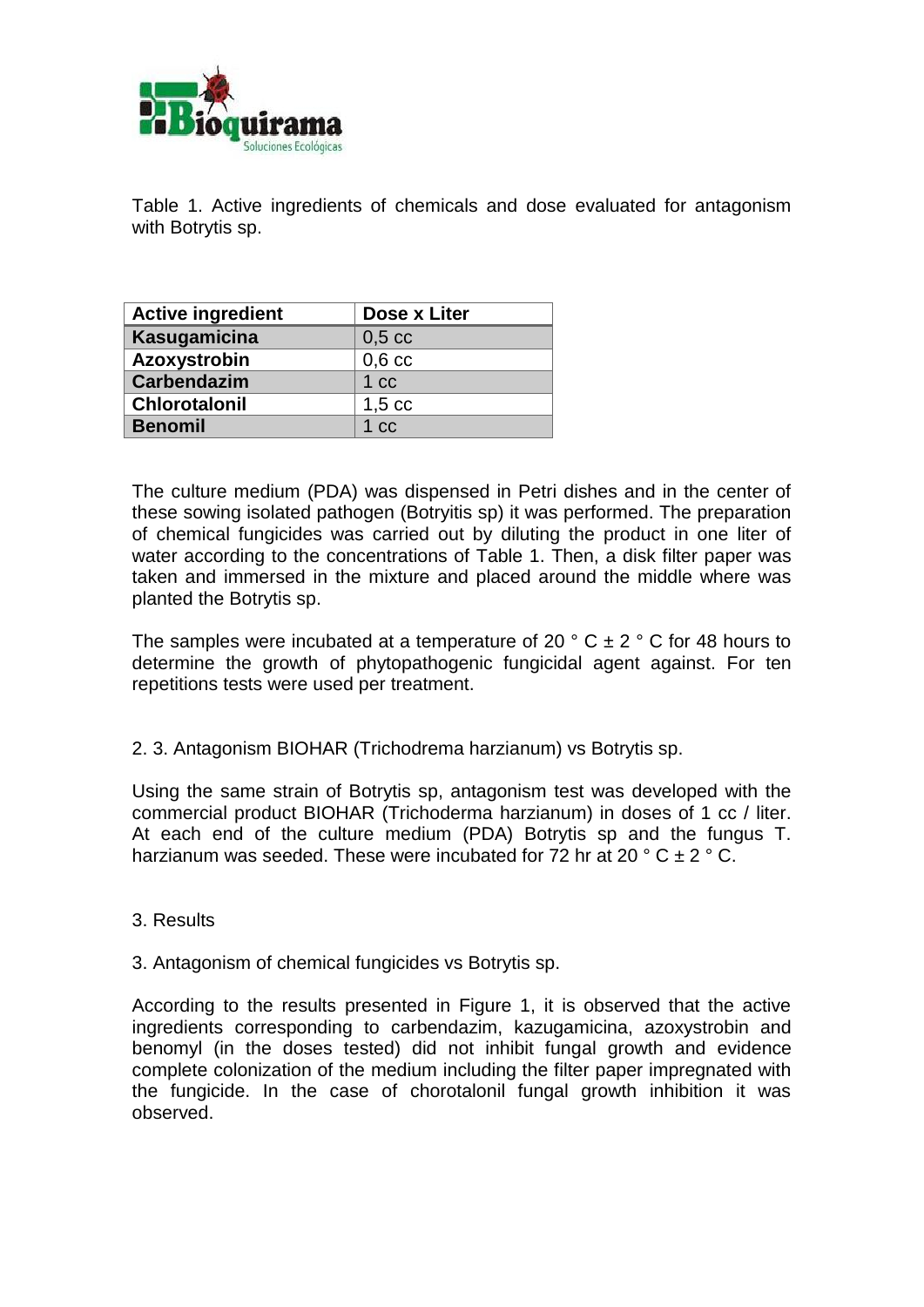



Figure 1. Response growth of Botrytis against chemical fungicides

3.2 . Antagonism BIOHAR ( Trichodrema harzianum ) vs Botrytis sp

Figure 2 is noted as T. harzianum initially halts growth of Botrytis sp and then colonizes greater than 70% range .



Figure 2. Response growth of Botrytis sp against Trichodrema harzianum